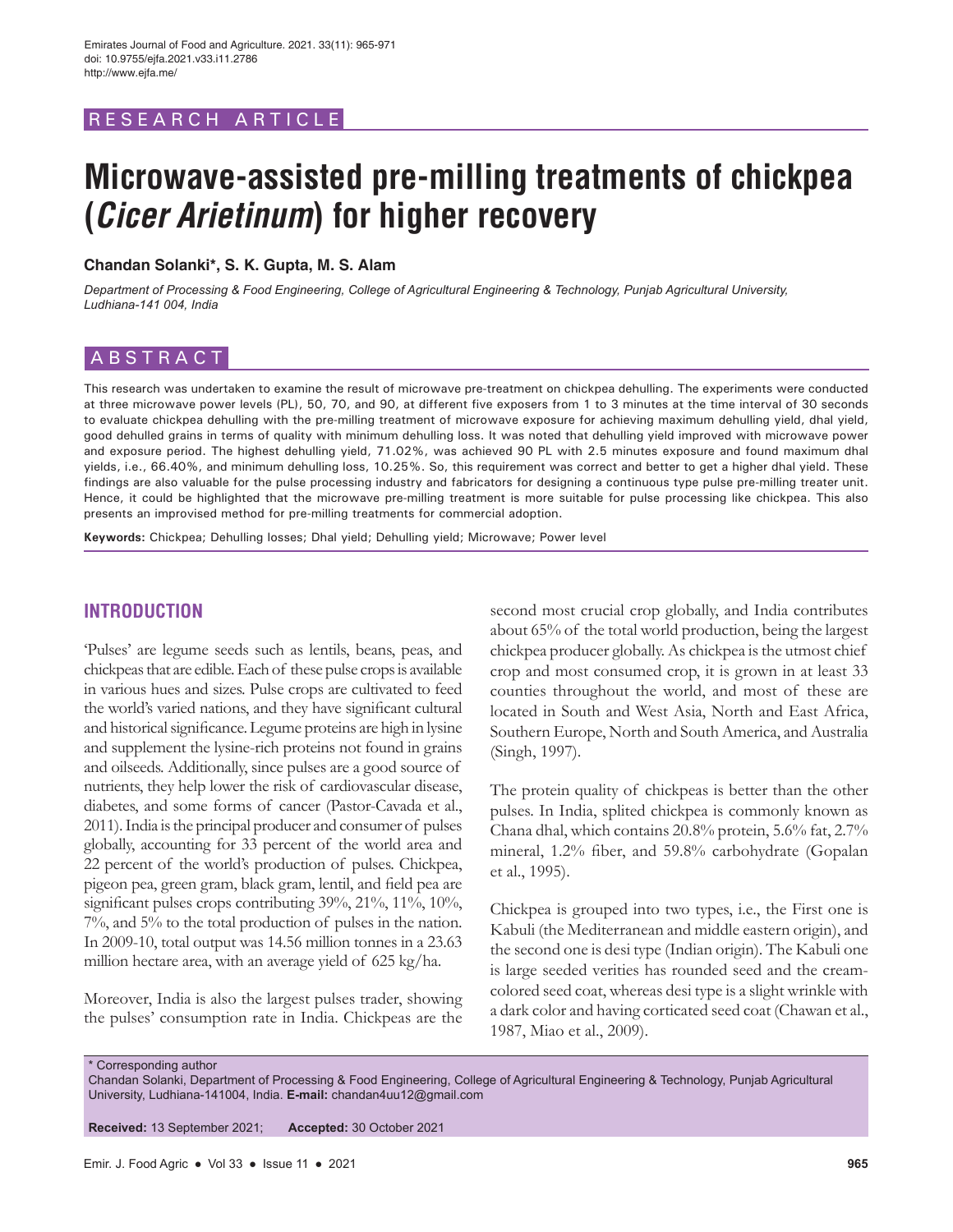The Indian people consumed about 80% percent of pulses in dhal and powder, the residual 20% as the complete seed and in supplementary forms like dishes (Chakjo et al., 2001) to consume chickpea, which is commonly known as Chana dhal. It undertakes many processing processes like dehulling, splitting, crushing, puffing, and toasting before milling and making it helpful for a variety of food. So, we ultimately improve physical characteristics such as appearance, texture, and culinary properties and reduce cooking time through chickpea processing. According to research, it has been found that the dehulled pulses are easy to digest by the human body (Kurien, 1987). That is why splitting and decortications of pulses become a more critical process in agro-based industries. Moreover, this is the reason for the diversity of machinery, and new methods started in the agro-industries to achieve high and good milling efficiency of pulses (Sokhansaj and Patil, 2003).

The milling efficiency of chickpea is the removal of an efficient hull without breakage and loss of cotyledon. The physical and chemical properties of chickpeas, such as size, grade, moisture content, hardness of grain content, amount of hull, and chemical nature and bond, exist between the two cotyledons affect the dehulling of chickpea (Chavan et al., 1987). Erskine and George (2014) have shown that for an abrasive device, dehulling efficiency can be obtained efficiently by optimizing sample size, rotating speed, diameter, clearance, grit size, and retaining abrasive time.

The outer seed coat of grain is rigid and imparts an unpleasant taste because of the nutrient in the seed coat. It also reduces the nutrient quality of pulses to improve its nutrient properties by removing hull is carried out by a method of dehulling, which helps to improve physical appearance and reduce the cooking time of chickpeas (Tiwari et al., 2007). The dehulling of chickpea is done by two methods, i.e., Wet method and Dry method (Kurien, 1997). These methods loosen the bond between hull and cotyledon for dehulling. The wet method involved the soaking of grain in water for 6 to 8 hours and then exposure to sun drying for 3 to 4 days to attain dehulling at moisture content for better milling efficiency. Whereas in the dry method, to improve soaking time, the grain is pitted. These scratched grains are combined with 1% edible oil and then sun-dried for two to three days; at the end of the drying process, 2.5 percent water is sprayed and mixed in, followed by overnight tempering with heaped grain. Moreover, grain is ready to be dehulled. Nowadays, the wet method is rarely used.

In order to reduce the pre-treatment time, several kinds of research have been carried out on heat treatment for pulses dehulling as sudden heat increases the loosening of hulls from cotyledon in pulses. As a result, it may be beneficial to perform heat treatments to loosen the hulls. Thermal processing in the traditional sense is more timeconsuming and has all of the attendant dangers. According to preliminary research, microwaves may be utilized as an efficient pre-treatment for dehulling pulses that are sanitary and simple to apply while also providing the advantage of heat treatment. Additionally, thermal treatment is projected to improve the pore size of the pulses, hence decreasing the time required for water penetration and cooking (processing time required for usage as a component in food product production). Microwaves may also be used to disinfect grains and extend the shelf life of dehulled grains (Vadivambal et al. 2007).

Microwave heating would denature the protein and gums that connect the hull and cotyledon of pulses, disrupting their relationship. The exposer at which microwave energy is applied, and the dose necessary to achieve the intended effect is critical for determining the process's appropriateness. There is currently no research that explains the result of microwave treatment on chickpea dehulling and the quality criteria of the dehulled pulses.

Keeping this in mind, the current experiment was done with the research goal of examining the result of microwave treatment, viz., microwave power (power level), exposure, and dosage, on the dehulling of chickpea as well as its consequence on the processing parameters of dehulled pulses. So, the current study and experiment have described the outcome of microwave power on dehulling of chickpeas to determine the optimum condition of microwave pre-treatment on chickpeas.

Mangaraj and Singh (2009) carried out several experimental trials on CIAE dhal mill to optimize machine parameters for better chickpea milling using RSM with roller speed, emery grit size, and feed rate for improved chickpea dehulling. It was found that the dhal recovery and milling efficiencies were 73.44% and 75.53% at an emery grit size of 2.21 mm, roller speed of 10.47 m/s, and 100 kg/h feed rate.

Dronachari and Yadav (2015) studied microwave heating systems applications in pulse processing such as grain drying, cooking, microwave-assisted extraction, and disinfestations significantly affect the quality characteristics and extend storage life. Additionally, microwave heating may utilize substantially less energy for processing than traditional techniques. Today, the commercial potential of continuous flow microwave heating technologies is being explored as a pre-treatment approach for dehulling pulses, while the pulse processing industries continue to operate on a batch-processing basis.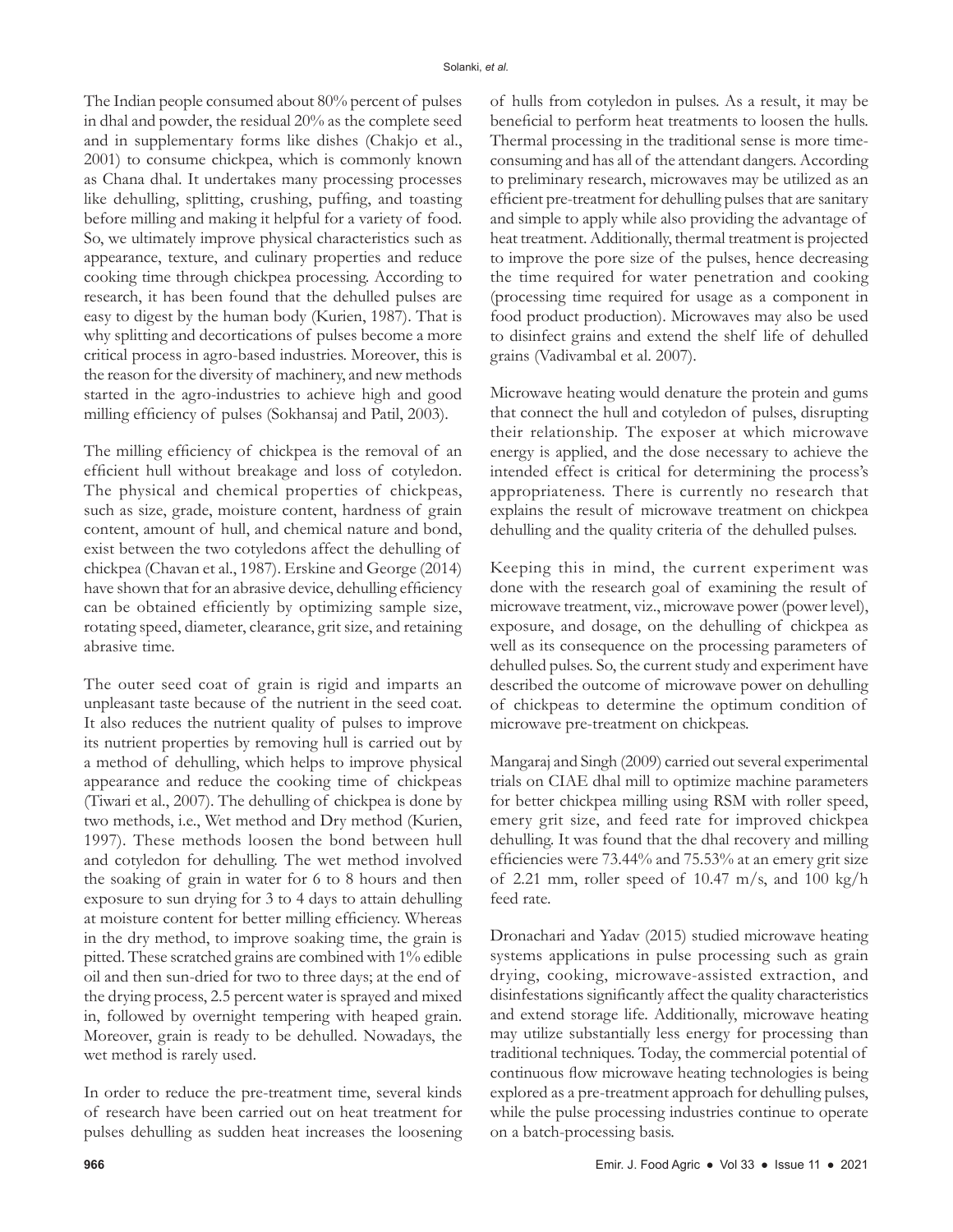Divekar et al. (2016) have studied the outcome of microwave treatment on dehulled pulses to decrease pulses' cooking times, including red lentils, mung bean, and pinto bean. Cooking time was the shortest for grains with an 18% moisture content and treated with 600 W for 56 s. At a 10% moisture level, the microwave treatment had a more significant impact on red lentils and mug beans than pinto beans.

Srivastava et al. (1999) investigated the impact of several pre-treatment techniques water soaking, water spraying, oil, chemical (sodium bicarbonate), and enzyme on pulses for dehulling to maximize dhal recovery with the least amount of loss. Additionally, they examined the cotyledons' protein composition (manually dehulled). After concluding that all pre-milling processes excluding sodium bicarbonate resulted in a substantial loss of protein in cotyledons associated with untreated trials, they determined that the oil treatment caused the most significant loss of protein content (3.18 percent).

Chakraverty (1994) discussed both ancient and modern techniques of pulse milling and mentioned the heating process, as conditioning in pulse processing as a pretreatment that aids in increasing efficiency, dietary quality, and milling quality. Conventionally, two pre-treatment techniques for dehulling pulses have been used: wet and dry. After soaking in water for approximately 12 hours and heaping for approximately 16 hours, pulses are entirely combined with a paste of red earth. For 2-4 days, these grains are scattered thinly throughout drying yards. Following that, sifting is used to remove the dried red earth. Next, the grains are dehulled on a stone or emery-coated vertical chakki powered by electricity, due to numerous drawbacks, such as nutrient loss during soaking and dust adulteration of grains. Pitting extends the soaking time of cleaned and sorted grains in the dry process. These scratched grains are combined with 1% edible oil and then sun-dried for two to three days; at the end of the drying process, 2.5 percent water is sprayed and mixed in, followed by overnight tempering with heaped grain. The grains are then processed using a roller mill. This technique results in a higher yield and is widely used commercially.

Khosro et al. (2017) studied the effect of microwave treatment and machine parameters to improve dehulling. They use a tangential abrasive dehulling device (TADD). RSM optimized the result of the abrasive disk's revolving speed and grit size, microwave exposure time, and retaining time. Central Composite Design was employed and RSMbased four-factor, five-level to determine the effect of the independent variable and optimize processing condition for better dehulling efficiency. It was found that dehulling efficiency, 86.02 % and loss, 2.6% at the rotation speed,

790.44 rpm, microwave exposure time, 98s, the retaining time, 120s, and grit size, 50.

## **MATERIALS AND METHODS**

# **Experimental materials**

## *Samples*

The chickpea (Desi) grains were procured from the local market of Ludhiana, Punjab, India. The grains were cleaned using cleaner cum grader and Destoner to separate all foreign matter, dust, dirt, twigs, broken and mud balls.

#### *Determination of moisture content*

The hot air oven method determined the sample's moisture content with drying at  $102^{\circ}$ C $\pm$ 2 for 24 h by the AOAC method (AOAC, 1990; Singh and Sahay, 1994). The average moisture content was found to be 10.04% (wb). Dehulling of chickpeas is performed at the optimum moisture content of 10% to 12% (weight basis) (Singh et al. 2004). Hence our sample was at the required moisture content, so we do not go for further dying of grain as we can achieve maximum dehulling at this moisture content.

A 3g weight of the samples was recorded on an analytical balance (Model: TB403, Dengver Instrument) of accuracy 0.001 g in triplicate, and their average value was recorded. The sample was kept into hot air oven for drying of moisture at optimum moisture range by putting in it for three different time intervals *viz.* 1 h, 2 h, and 3 h at 130ºC and for each hour, samples were weighed, and calculated moisture content as per the below mentioned formula before conducting the designed experiments.

Moisture content (%) = ( $W_1$ - $W_2/W_1$ - $W$ )\*100

#### Where,

- $W_1$  = weight in g of the petri dish with the material before drying
- $W<sub>2</sub>$  = weight in g of the petri dish with the material after drying
- $W =$  weight in g of the empty petri dish.

#### *Microwave treatment*

The microwave treatment was performed in a microwave oven with the help of a microwave dish. The dimension of the Microwave dish was measured, and it was recorded as a diameter of 25.9 cm. Each sample was 260g because the maximum capacity of the grain box of emery roll dehuller was 260g. The 260g sample could spread evenly on the dish surface with a grain thickness of 0.55 cm. A microwave oven is a kind of electric oven that uses electromagnetic radiation in the microwave frequency range to heat and cook food. The chickpeas were treated in the microwave at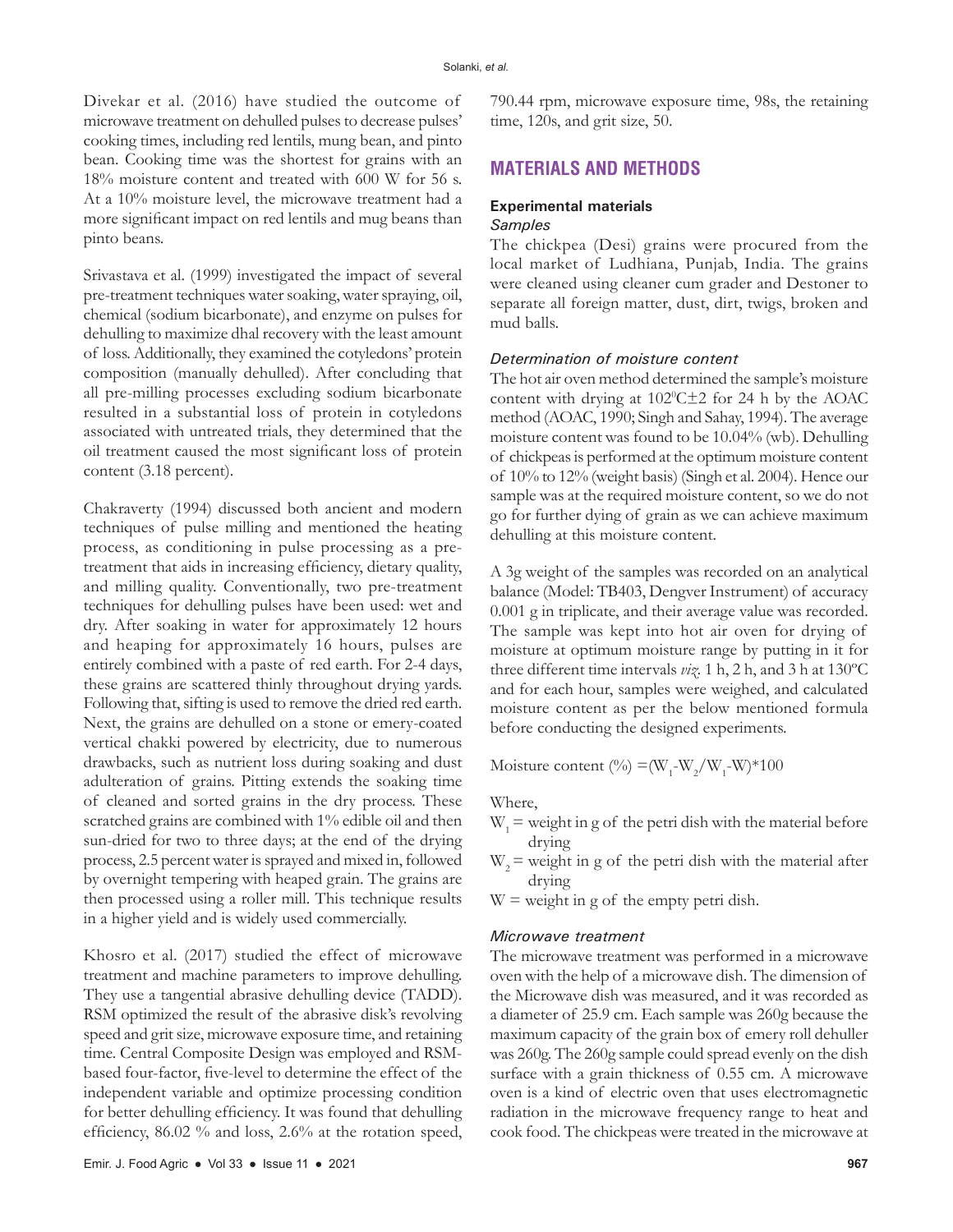three power levels (PL), i.e., 50, 70, and 90. It was treated for varying periods, via; 1 minute, 1.5 minutes, 2 minutes, 2.5 minutes, and 3 minutes. Because beyond 90 PL and 3 minutes cooking of grain is started; hence it was not taken. The triplicate of each sample was taken in order to avoid an error. The samples were packed in plastic bags with proper coding of power level and time.

## *Experimental run*

Each chickpeas sample was then dehulled for a time of 20 seconds. It is the time required for complete dehulling of chickpeas at 90 PL microwave power and at an exposure time of 3 minutes. Beyond this time, the powder forming, i.e., losses, increases. The dehulling was done with the help of a laboratory model emery roll dehuller (the specifications are given in Table 1 below). The digital tachometer measured the rpm of a pulley of emery roll dehuller.

The dehulling time was kept constant during the operation as 20 seconds to get maximum and complete dehulling of chickpeas after the microwave pre-treatments at different power levels (PL) viz; 50, 70, and 90 for a specified time viz. 1 minute, 1.5 minutes, 2 minutes, 2.5 minutes, and 3 minutes respectively. After dehulling, the samples were packed in plastic bags with the same coding. It was then followed by sieving and finally manual separation for obtaining the sample fraction for calculating the dehulling parameters to analyze the effect of microwave pre-treatment on chickpeas dehulling. The complete study was done triplicate to avoid error, and mean and average results were expressed.

## *Fractionation of dehulled chickpeas*

Each sample after dehulling was divided into five fractions. and these are given as:

- Dehulled whole and split
- **●** Hulled whole
- **●** Broken
- Powder/Fine broken
- **●** Husk

## *Sieve analysis*

The sieving of dehulled chickpeas was carried out by manual power. The sieves used for this purpose were BSS sieve no. 14 for separating powder and fine broken from dehulled chickpeas, and the and sieve no. 10 used to separate husk.

|  |  | Table 1: Specification of dehuller |  |  |
|--|--|------------------------------------|--|--|
|--|--|------------------------------------|--|--|

| <b>Machine Parameters</b>         | <b>Values</b> |
|-----------------------------------|---------------|
| Rotation of pulley (RPM)          | 1122          |
| Diameter of peripheral sieve (cm) | 17.3          |
| Diameter of abrasive roller (cm)  | 15            |
| Diameter of pulley                | 8             |
| (Driven i.e., Dehuller side) (cm) |               |
| Diameter of pulley                | 10            |
| (Driver, i.e., motor side) (cm)   |               |

## *Manual fractionation*

The remaining fraction was separated manually. The fractioseparated manually are:

- **●** Dehulled and split
- **●** Hulled whole
- **●** Broken

#### *Dehulling parameters of chickpeas*

Dehulling parameters were determined in terms of dehulling yield, dhal yield, and dehulling loss.

**●** Dehulling yield (DeY) was defined as total whole dehulled kernels and broken kernels produced in the dehulling of pulses. The dehulling yield was calculated using the relation given by (Goyal et al. 2007).

## **DeY (%) =**

 $\frac{weight\ of\ dehulled\ ker\ nel\left({g}\right)+weight\ of\ broken\left({g}\right)}{Initial\ weight\ of\ pigeonpea} \times 100$ *Initial weight of pigeonpea* + weight of broken $(g)$   $\times$ 

**●** Dhal yield (DY) was defined as the yield of dehulled whole and split kernels as a percentage of initial seed weight (APQ Method 104.1, Burridge et al. 2001). Dhal yield was calculated using the relation given by (Goyal et al. 2007).

**DY**  $(^{0}/_{0}) =$ 

 $\frac{mass\ of\ debulled\ whole + split\ seed\ (g)}{Initial\ weight\ of\ pigeon\ pea} \times 100$ *Initial weight of pigeon pea* +

**●** Dehulling loss (DL) was calculated as the weight fraction of the powder and fine broken relative to the initial weight of chickpea. It was calculated using the relation given by (Goyal et al. 2007).

$$
\text{DL} \left( \frac{0}{0} \right) =
$$

weight of powder(g)+  $w$ t of fine broken $(g)$  + machine loss<br>Initial weight of pigeon pea *Initial weight of pigeon pea* +

## *Statistical Evaluation*

All measurements were carried out in triplicate, and the results were expressed as the mean. To fit regression equations, M.S. Excel was utilized.

## **RESULTS AND DISCUSSIONS**

# **Result of microwave treatment on the dehulling variable of chickpea**

## *Dehulling yield*

The dehulling yield of all chickpeas samples was recorded for each microwave power level and for each exposure time varying from 1 to 3 minutes and given in Table 2. The dehulling yield of all samples was recorded for each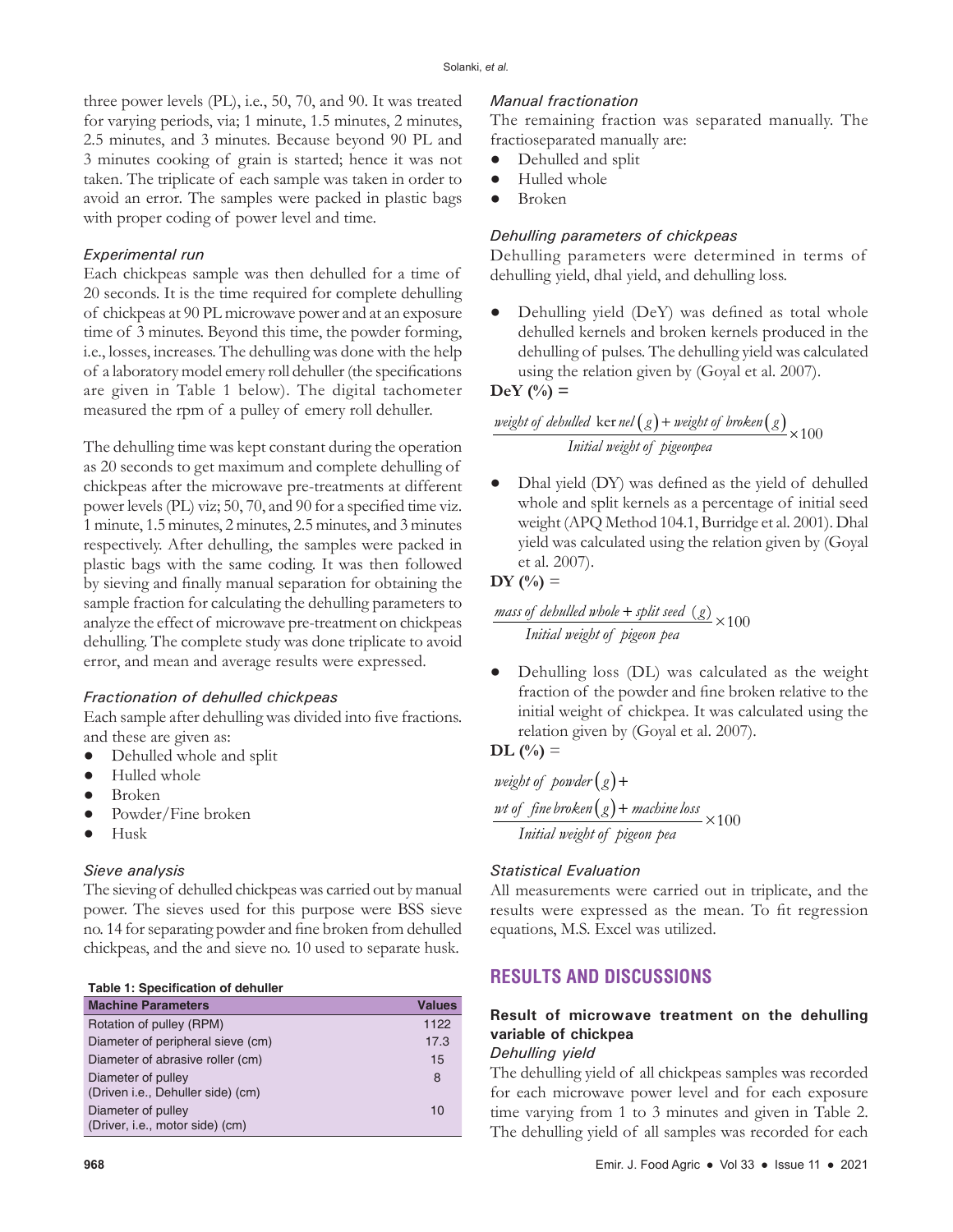microwave power level, i.e., 50 PL, 70 PL, 90 PL for the exposure time of 1 to 3 minutes at an interval of 30 seconds. From the given Fig 1, it was observed that the dehulling yield showed variation at a different power level and different exposure time. The dehulling yield increases at the 50 power level from  $66.68\%$  to  $71\%$ , with 1 to 2 minutes of exposure time. As exposure time increases from 2 to 3 minutes, the average dehulling yield decreases up to 68.00%. At 70 PL, the dehulling yield increases from

| Table 2: Result of microwave exposure on the average |
|------------------------------------------------------|
| dehulling yield                                      |

| <b>Microwave</b><br>power level (PL) | <b>Microwave exposure</b><br>time (minutes) | <b>Average dehulling</b><br>yield $(\%)$ |
|--------------------------------------|---------------------------------------------|------------------------------------------|
| 50                                   | 1                                           | 66.68                                    |
|                                      | 1.5                                         | 66.02                                    |
|                                      | $\overline{2}$                              | 71.02                                    |
|                                      | 2.5                                         | 68.18                                    |
|                                      | 3                                           | 68.00                                    |
| 70                                   | 1                                           | 67.94                                    |
|                                      | 1.5                                         | 68.97                                    |
|                                      | $\overline{2}$                              | 69.47                                    |
|                                      | 2.5                                         | 68.46                                    |
|                                      | 3                                           | 69.48                                    |
| 90                                   | 1                                           | 70                                       |
|                                      | 1.5                                         | 68.71                                    |
|                                      | $\overline{2}$                              | 68.97                                    |
|                                      | 2.5                                         | 69.74                                    |
|                                      | 3                                           | 68.84                                    |



**Fig 1.** Result of microwave parameters on dehulling yield of chickpea



**Fig 2.** Result of microwave parameters on dhal yield of chickpea

68.97% to 69.48%, increasing exposure time from 1 to 3 minutes. At 90 PL, dehulling yield decreases to 68.84%, with exposure time increasing from 1 to 3 minutes. The maximum dehulling yield obtained at different power levels was 71.00% at 50 PL with 2 minutes, 69.47% at 70 PL with 2 minutes, and 70.00% at 90 PL with 1 minute.

It readily disintegrates grains into powder during the dehulling process, allowing for a decrease in dehulling yield at the maximum limits. The temperature of the grains reaches its maximum value at increasing microwave power and exposure duration levels. This increase in dehulling yield at lower power levels may result from the pre-treatment outcome, which causes the grains to heat up and the seed coat connections to break, allowing for simple grain splitting and seed coat removal. The average dehulling yield of chickpea at different power levels with different exposure times is exposed in the table 2

#### *Dhal yield*

The Dhal yield was documented for each microwave power level, i.e., 50 PL, 70 PL, and 90 PL for each microwave



| <b>Microwave</b><br>power level (PL) | <b>Microwave exposure</b><br>time (minutes) | <b>Average dhal</b><br>yield (%) |
|--------------------------------------|---------------------------------------------|----------------------------------|
| 50                                   | 1                                           | 60.73                            |
|                                      | 1.5                                         | 61.91                            |
|                                      | $\overline{2}$                              | 66.40                            |
|                                      | 2.5                                         | 60.18                            |
|                                      | 3                                           | 59.24                            |
| 70                                   | 1                                           | 62.03                            |
|                                      | 1.5                                         | 64.35                            |
|                                      | $\overline{2}$                              | 63.52                            |
|                                      | 2.5                                         | 61.00                            |
|                                      | 3                                           | 61.02                            |
| 90                                   | 1                                           | 65.38                            |
|                                      | 1.5                                         | 62.81                            |
|                                      | 2                                           | 63.33                            |
|                                      | 2.5                                         | 63.2                             |
|                                      | 3                                           | 61.66                            |
|                                      |                                             |                                  |



**Fig 3.** Result of microwave parameters on the dehulling loss of chickpea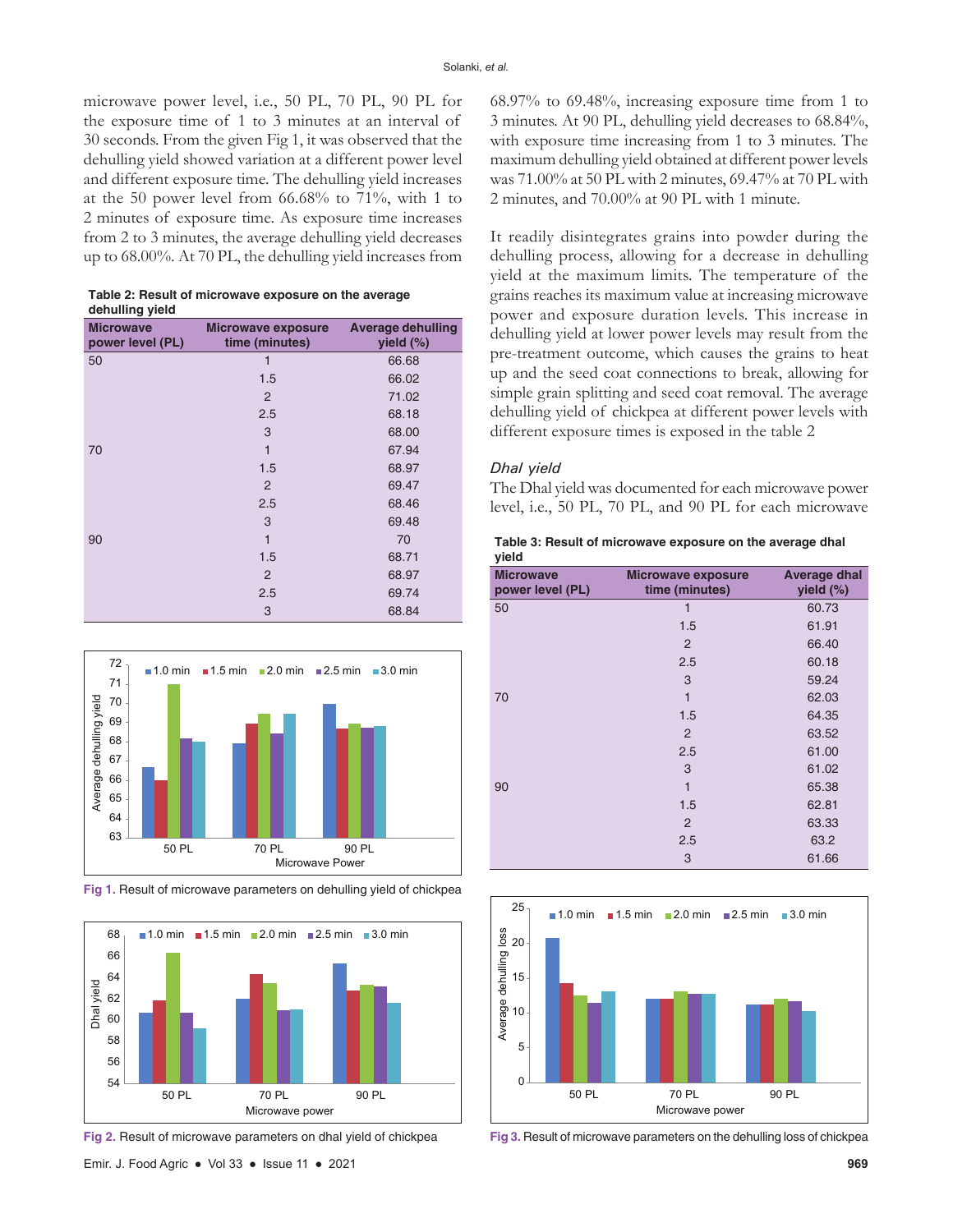exposure time varying from 1 to 3 minutes at an interval of 30 seconds, given in Table 3. After analysis, it was observed that dhal yield varied from 59.24% to 66.40 % at 50 PL, 61.66% to 64.35% at 70 PL, and 61.66% to 65.38% with given exposure time from 1 to 3 minutes. The difference in dhal yield for each microwave power level and exposure time has been revealed in Fig 2. It can be shown from the figure that dhal yield does not rise linearly with an increase in power level range. It was observed from the figure that the Dhal yield at 50 PL first increases from 60.73% to 66.40% with an exposure time of 1 to 2 minutes.

Further, it decreases from 66.48% to 59.24% as exposure time increases from 2 to 3 minutes. Similarly, at 70 PL dhal yield increases from 62.03% to 64.35%, and further, it decreases from 64.35% to 61.02% with exposure time for 1.5 to 3 minutes. However, at 90 PL, it was observed that the dhal yield decreases linearly from 65.38% to 61.66%, with increases in exposure time from 1 to 3 minutes. The maximum dhal yield obtained for different power levels with different exposure times was 66.40% at 50 PL with 1.5 minutes, 64.35 at 70 PL with 1.5minutes, and the last one is 65.38% at 90 PL with an exposure time of 2 minutes. This large yield of dhal may be attributed to its pre-treatment action, which reduces the moisture content, thus disrupting the coat-cotyledon connection. A slight reduction in yield is seen at the higher power and exposer time; this may be due to grain overheating, which results in grain splitting and powdering, decreasing the yield at the higher power and exposer time. The average dhal yield of chickpea at different power levels with different exposure times is shown in Table 3 above.

## *Dehulling loss*

The Dehulling loss for a chickpea was observed for each microwave power level and for each exposure time varying from 1 to 3 minutes and shown in Table 4. It was observed

**Table 4: Result of microwave exposure on the average dehulling loss**

| achamny 1099<br><b>Microwave</b><br>power level (PL) | <b>Microwave exposure</b><br>time (minutes) | <b>Average dehulling</b><br>loss (%) |
|------------------------------------------------------|---------------------------------------------|--------------------------------------|
| 50                                                   | 1                                           | 20.76                                |
|                                                      | 1.5                                         | 14.35                                |
|                                                      | 2                                           | 12.55                                |
|                                                      | 2.5                                         | 11.51                                |
|                                                      | 3                                           | 13.07                                |
| 70                                                   | $\mathbf{1}$                                | 12.04                                |
|                                                      | 1.5                                         | 12.04                                |
|                                                      | 2                                           | 13.07                                |
|                                                      | 2.5                                         | 12.81                                |
|                                                      | 3                                           | 12.81                                |
| 90                                                   | $\mathbf{1}$                                | 11.27                                |
|                                                      | 1.5                                         | 11.26                                |
|                                                      | 2                                           | 12.04                                |
|                                                      | 2.5                                         | 11.66                                |
|                                                      | 3                                           | 10.25                                |

from the recorded data that the dehulling loss varies from 11.51% to 20.74% at 50 PL, 12.04% to 13.07% at 70 PL, and 10.25 to 12.04 at 90 PL. The variation dehulling loss for each microwave power level and exposure time is given in Fig. 3. Moreover, it was observed that the dehulling loss decreases from 20.765 to 10.25% with a rise in power level and exposure time. It has been seen that dehulling loss decreases with improved exposure time for a constant microwave power. The Maximum and minimum dehulling loss obtained was 20.78% at 50 PL and 10.25% at 90 PL with 1 and 3 minutes exposure time, respectively.

As the heat impact rises with increasing power and exposure duration, the strength of the connection between the seed coat and cotyledon weakens, reducing the energy required to break the grains and thereby reducing dehulling loss. Grain that has been overheated removes seed coats easily and allows more dehulling time to remove the cotyledon altogether. The average dehulling loss of chickpea at different power levels with different exposure times is shown in the Table 4.

# **CONCLUSIONS**

The dehulling yield improved first with a rise in the power level range. Then it decreases for all power levels. It varied from 66.02% to 71.02% at 50 PL, 67.94% to 69.48% at 70 PL and 68.84% to 70% at 90 PL during exposure time from 1 to 3 minutes. Dehulling yield increases with increasing the exposure time of microwave radiation from 1 minute to 2 minutes at the same power level. Further, it decreases with increasing exposure time up to 3minutes due to grain cooking beyond this. The maximum dehulling yield was found was 71.02% at 50 PL with 2 minutes exposure time. Dhal yield improved with a rise in the power level range. It varied from 59.24% to 66.40% at 50 PL, 61.00% to 64.35% at 70 PL and 61.66% to 65.38% during exposure time from 1 to 3minutes. Dhal yield increases first with increasing the exposure time of microwave radiation from 1 minute to 2 minutes at the same power level. Further, it decreases with increasing exposure time up to 3 minutes due to grain cooking. The maximum dhal yield was obtained was 66.40% at 50 PL with 2 minutes exposure time. Dehulling loss decreases with increased power level and exposure time. The dehulling loss varied from 11.51% to 20.76% at 50 PL, 12.04% to 13.07% at 70 PL, and 10.25% to 12.04%, increasing exposure time from 1 to 3 minutes. The minimum dehulling loss was obtained was 10.25% at 90 PL with 3 minutes exposure time.

## **CONFLICTS OF INTEREST**

The authors do not have conflicts of interest.